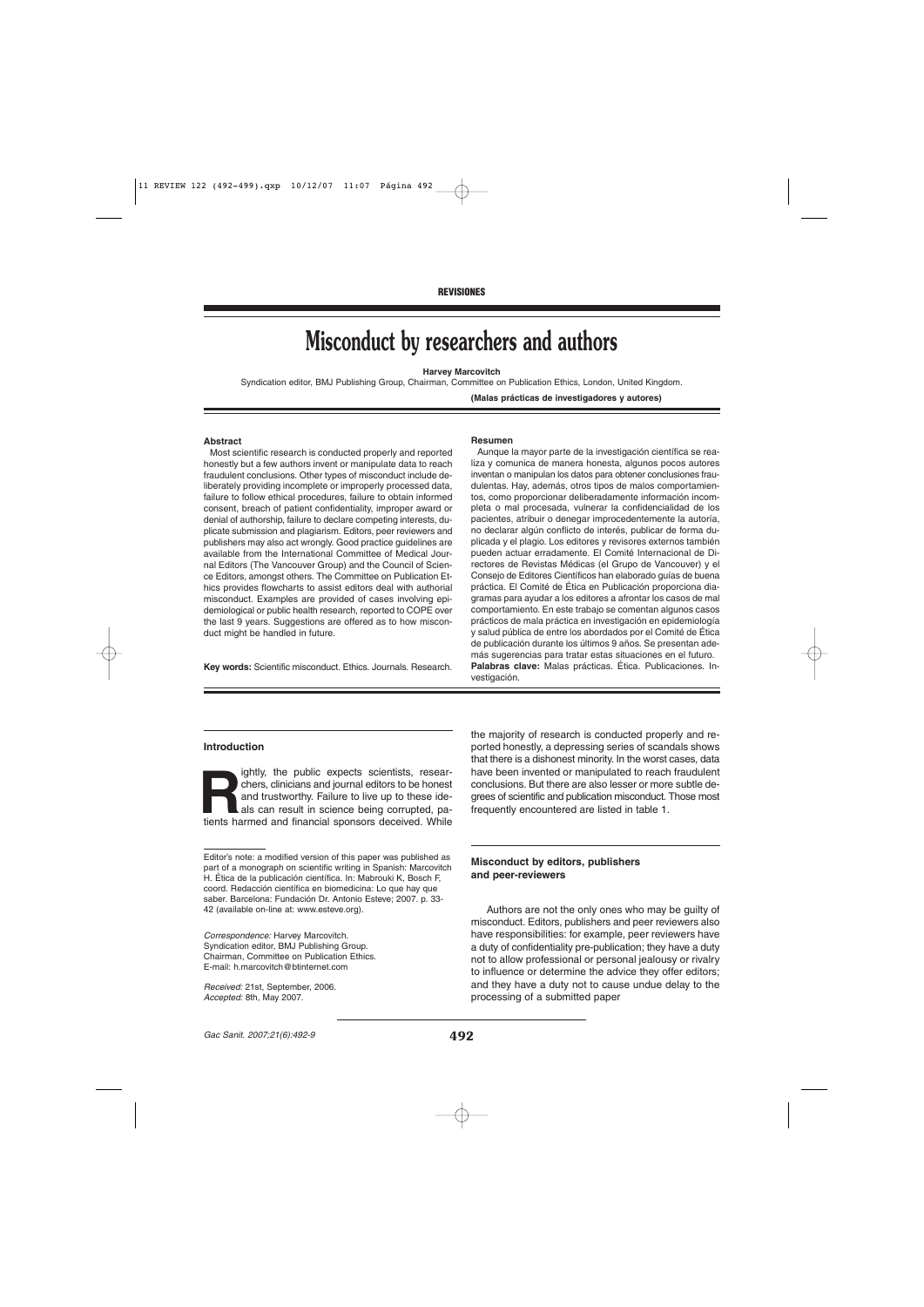## **Table 1. Categories of scientific and publication misconduct reported to the Committee on Publication Ethics (COPE) from 1998 to date**

Carelessly or deliberately permitting basic faults in study design, performance or documentation which may prejudice the findings

- Failure to follow accepted ethical procedures when involving live subjects (animal as well as humans), such as conducting experiments on human subjects without properly informed consent or on animals without regard to national regulations
- Breaches of patient confidentiality or failure to obtain informed consent to take part in research (or for permission to submit case reports)
- Inadequate or partial disclosure of how data were obtained and analysed with explanation for any exclusions
- Electronic manipulation of images in such a way as to significantly change how they are interpreted

Improper award of authorship: all authors should have made significant contributions to the conception, design, analysis or reporting of the study and no such author may be excluded from final attribution

Failure to declare any competing interest, especially financial, which might bias a study's conclusions or lead readers to doubt the conclusions

Attempts at redundant or duplicate publication

Breach of copyright and plagiarism

Editors have a prime duty to their readers to maintain the integrity of the scientific record. This must take precedence over their other duties, for example, making sure their journal is readable and profitable (or, at least not a financial burden for the society, academic institution, governmental body or publisher to whom they are responsible). Therefore, they should follow good practice guidelines, such as those published by the International Committee of Medical Journal Editors (ICMJE) or the Council of Science Editors (CSE)<sup>1,2</sup>. Important functions include correcting significant inaccuracies or misleading reports by publishing corrections; ensuring that proper ethical standards have been followed in the conduct of research or clinical practice forming part of submitted or published papers and paying strict regard to patient confidentiality.

Editors can access advise from the Committee on Publication Ethics (COPE) by way of flowcharts devised from the organisation's experience over 8 years of handling allegations of misconduct<sup>3</sup>. If a satisfactory explanation cannot be supplied by authors, then editors should normally report any reasonable concerns about research misconduct to their institution(s) or those who funded their study so that they can investigate and publish a notice of concern where the initial case looks strong, followed by retraction when there is a finding of fraud or a major error which, if left to stand, would significantly distort the scientific record.

Editors and their publishers must make sure that their journal is open and transparent in its instructions to authors (advice to contributors), especially with regard to describing the peer review process as well as its definitions for authorship and requirements for declaration of competing interests. They should have a well defined appeals procedure and an independently supervised complaints process.

Publishers, themselves cannot escape responsibility, if only because they may be required to investigate and adjudicate on complaints against editors or editorial boards. Some publishers have accepted that responsibility. For example Wiley Blackwell provides a set of ethical guidelines which it expects its journal editors to follow. Additionally, publishers should not attempt to interfere with editorial freedom unless there are exceptional circumstances whereby an editorial board or other responsible body produces cogent evidence that an editor has misused that freedom.

# **Types of misconduct**

# Submission of fraudulent data

The extent of fraudulent research data is not known, although many experienced editors believe that undiscovered fraud is much more common than is supposed. It is rarely easy to detect. An editor or associate editor processing a paper may be suspicious that the results are «too good to be true» but without specific expertise in the topic, he or she cannot be certain. Statistical analysis of a paper will sometimes demonstrate that data must have been manipulated. Likewise, reviewers sometimes express concerns about the honesty of a paper.

There have been numerous high profile cases of fraudulent data being presented. Most dramatic, perhaps, was the claim of Professor Hwang Woo-suk of Seoul National University that his team had created a cloned human embryo from which it had extracted stem cells.

A major scandal involved Schön, whose research on molecular scale electronic devices and induced superconductivity in carbon «buckyballs» led to a series of papers in Nature and Science which are now known to contain data which were fabricated and misrepresented.

Fraudulent papers may corrupt future research by others as they continue to be cited (sometimes even after they have been exposed). For example, a randomised controlled trial concluding that a year of a low fat, fibrerich diet almost halved the risk of death from all causes<sup>4</sup> had been cited 225 times by 2005 and included in various guidelines, according to White<sup>5</sup>. In her paper, she detailed the doubts expressed repeatedly by reviewers and editors. These led to mounting concerns over other publications by the senior author, followed by various inconclusive investigations and the ultimate decision by the then editor of the BMJ, Richard Smith, to publicise the entire history of the matter.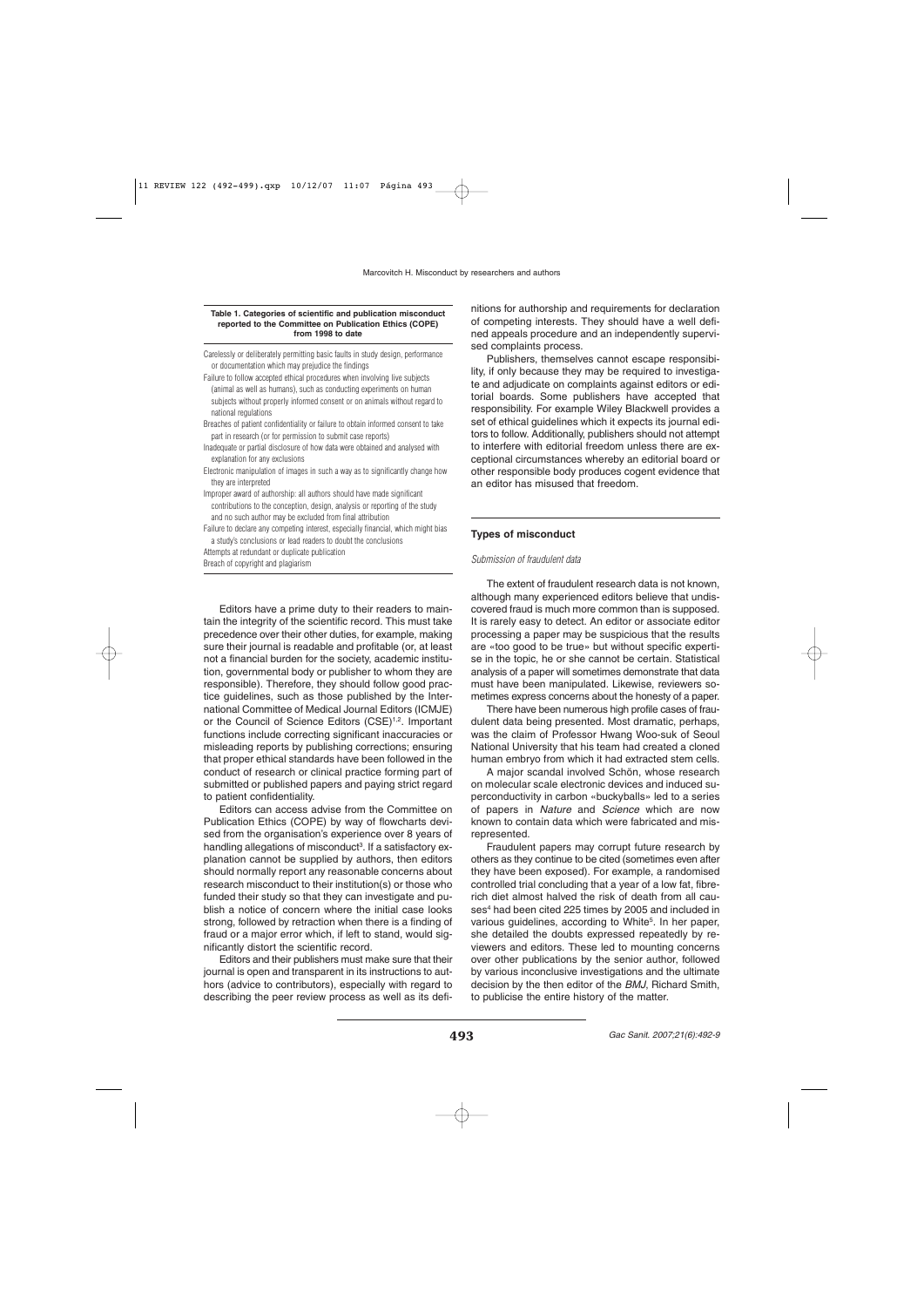In February 2005, the editor of Nutrition retracted a paper by the Canadian researcher RK Chandra that it published in 2001. This randomised controlled trial declared that cognitive function in elderly people was improved by provision of certain vitamins and trace elements in their diet. Grave doubts were then expressed about a similar paper published in The Lancet: more than 10 years earlier which had been cited over 300 times<sup>6</sup>.

It is likely that many similar frauds are perpetrated, often as part of a research project of lesser significance so that suspicions are not aroused. For example, one editor was surprised to receive a paper detailing a population survey in which data were collected 18 months apart from the same 15,000 patients living in a particular area. Almost 100% follow-up was achieved despite his knowledge that natural turnover by death, moving to another address or simple failure to cooperate with a trial not funded to seek out non-respondents was unlikely to reach a follow-up rate greater than 60%.

Publication of fraudulent research, apart from being intrinsically dishonest, may distort the scientific record, divert resources to projects doomed to failure as they are predicated on the false data and, ultimately harm patients. Countries have various systems to deal with fraud: formal governmental mechanisms exist or are being developed in Australia, Canada, Denmark, Finland, Germany, Norway, Sweden and the USA. In other countries individual institutions may assume responsibility. Regulatory bodies may become involved, not as primary investigators but to decide upon sanctions. For example, in the UK, over the last 10 years, the regulatory body for medical practitioners, the General Medical Council has charged 20 doctors with fraud when conducting research – often related to inserting non-existent patient data in a medication trial–. For example, in 1997 a former secretary of the Royal College of Physicians in Edinburgh was erased from the medical register (thus removing his right to practice medicine in the UK) for conducting a 15 month long sham drug trial<sup>7</sup> (case report 1).

# Incomplete or improperly processed data

The reliability of the scientific record can be disturbed by conduct far short of fraud. For example, it is commonplace that inconvenient data are sometimes excluded from a study or that the most advantageous statistical analysis is performed, especially if the results can be used, for example, to increase prescribing rates or enhance the chance of further research funding<sup>8</sup>.

Even with full disclosure, publication bias can distort the record when it results in a greater likelihood that positive studies will be published and negative studies rejected. Of course, this form of misconduct is as much the responsibility of editors as it is that of authors. One systematic review of studies comparing methodologi-

## **Case report 1**

A reviewer informed a journal editor that the design of a population-based survey was flawed and he was convinced the survey could not have been carried out as reported because the follow-up rate was impossibly high and he doubted the authors had the financial resources to have undertaken a study that involved collecting data in several countries. He had scanned Medline and found 3 other studies with similar authorship, each with a similar protocol but different populations, which seemed to him equally unlikely. Neither the authors nor the head of their institutions responded to letters of enquiry from the editor.

Source: Committee on Publication Ethics (http://www.publicationethics.org.uk/cases)

cal quality and outcome according to the source of funding showed that research sponsored by pharmaceutical companies is less likely to be published than that funded otherwise, that company sponsored research is not of lower quality and that findings are more likely to be favourable to the product investigated ( $OR = 4.05$ ; CI,  $2.98-5.51$ <sup>9</sup>. This begs the question of where are the negative studies? Hopefully this form of manipulation will be lessened by the recently adopted requirement for trial registration which might allow future investigators to uncover unpublished trials for inclusion in systematic reviews and meta-analyses.

Reporting guidelines are available for many different kinds of study. Not all journals require adherence but good practice implies that authors have taken account of the criteria within these guidelines. For example, when reporting observational studies in epidemiology, authors are advised to follow the Strengthening the Reporting of Observational Studies in Epidemiology (STROBE) guidelines<sup>10</sup>; meta-analyses are covered by the Meta-analysis of Observational Studies in Epidemiology (MOOSE) guidelines<sup>11</sup>.

Key requirements for all research papers include the following: all sources and methods used to obtain and analyse data, including electronic pre-processing, should be fully disclosed; methods of analysis must be explained and/or referenced; post hoc analysis of subgroups is acceptable so long as it is disclosed; discussion sections should always mention how issues of possible bias have been addressed.

In basic science, as opposed to epidemiology and most clinical research, an emerging problem is that of the improper manipulation of images. Computer programmes permit images to be sharpened, the colours changed or the boundaries altered. Questions may arise as to how extensive this manipulation is permissible before the data should be regarded as corrupted<sup>12</sup> (case report 2).

# Breaches of confidentiality and patient/subject consent

ICMJE guidelines state that all patients have a right to privacy, which should not be infringed without infor-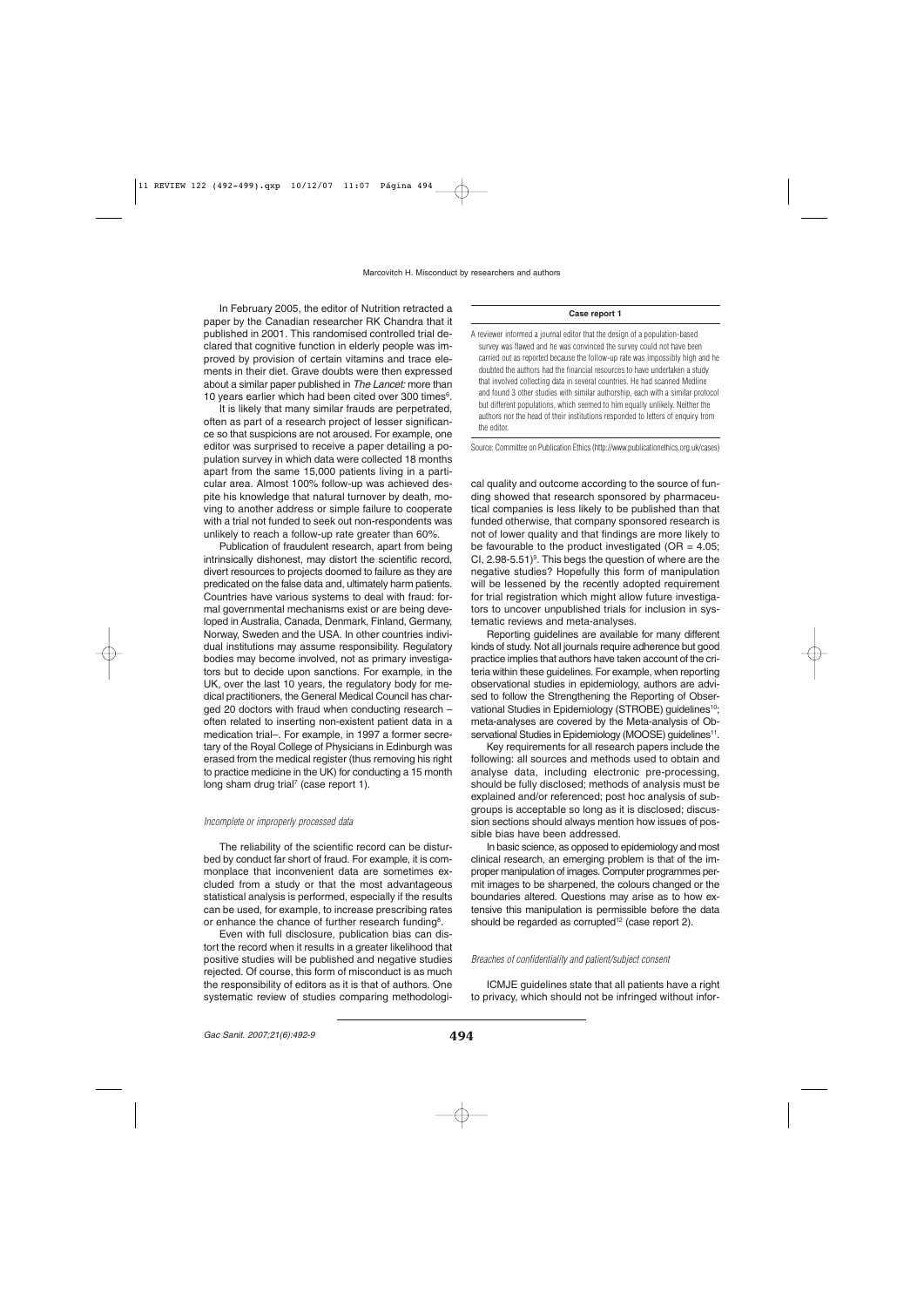# **Case report 2**

An editor was told that a series of papers from a high profile researcher might be fraudulent and that the subjects described might not have existed. An independent epidemiologist and a statistical adviser were asked to review the published papers and two awaiting publication. Both experts doubted the truth of the work and the author was asked to provide the original data. This arrived in a large box, written in pencil: entering them into a computer proved timeconsuming and expensive. The statistician had other work to do but eventually reported that the data in the one paper he had analysed was probably fraudulent. The author appeared to be head of the institution where he worked. He did not reply to the editor's questions. The national body in his country which seemed to be the regulatory authority stated that it did not have jurisdiction and referred the editor back to the institution. Little progress was made over several years.

Source: Committee on Publication Ethics (http://www.publicationethics.org.uk/cases)

med consent. It adds that identifying details should be omitted if inessential. Journal editors vary in how closely they follow this quidance. For example, the BMJ group of journals states that consent must have been obtained to publish material about a patient if there is any chance they might be identifiable. An exception may be made if the author has attempted to contact the patient but found it impossible, for example if either has moved or if the former can no longer access casenotes. Even then the journals demand that the public interest in publishing the study must outweigh any possible harm that might befall patients if they are identified.

This can pose problems, such as how to disguise photographs to make them unidentifiable. Many journals are now placing their historic archives on-line; in previous years, sensitivities were not so great so patient identification was common. Should publishers remove identifying data that is, for example over 50 years old?

An even more difficult question is how many patients may be in a case series for there to be a real risk of identification. For example, an author submitted a paper detailing the histories of nine babies whom he believed had been suffocated by an abusive parent. The text showed that only 3 had been found guilty in a court of law so their actions were on public record. Unsurprisingly the author had not sought permission for publication from the other 6 whom he suspected. Since the author had an appointment at just one hospital, any reader could identify the area of the country where the subjects lived, while from the text he could impute the children's ages, the period of time when the events occurred and certain unusual features in their personal information. One journal editor to whom the paper was submitted decided there was a risk of identification; an editor of the next journal approached agreed but decided the public interest in the information being made available outweighed any harm that might accrue to the

families involved. It must be doubtful, however, whether he took into account the legal risks involved in potentially defaming the individuals concerned.

Editors and peer reviewers should understand also that submitted papers remain confidential until published. Reviewers should not pass on papers to others to read without the editor's permission, reveal details, use information in lectures nor use the pre-publication data to inform their own research. Editors are in the same position and must make sure that their instructions to peer reviewers are clear about these matters.

Perhaps the most expensive example of a reviewer's breach of confidentiality was when Cistron Biotechnology of New Jersey, USA alleged that a reviewer chosen by Nature, who was an employee of Immunex Corporation of Seattle, purloined a valuable DNA sequence from the unpublished paper he had been asked to review. Both companies sought patent rights to the sequence. The case was settled on the Courthouse steps when Immunex agreed to pay US\$ 21 million to Cistron and transfer its patents<sup>13</sup>.

Authors and editors must also take care that proper consent was given for the original study. In general, this task is undertaken by the authors stating that local ethical committee or institutional review board (IRB) consent was applied for and given. Problems may arise for editors when considering papers from countries which may not yet have high-quality IRBs. Many editors will decline to process such papers but others may be less restrictive. Once again, it is the responsibility of editors and publishers to make sure potential authors are informed of the journal's policy in this respect.

Authors will sometimes claim that IRB approval was unnecessary because the study in question represented a report or audit of normal clinical practice. The question may then arise as to where the boundary lies between research and practice, especially when considering studies from tertiary or quarternary specialist centres.

Even where IRB approval has been granted, editors may reserve the right to make their own decision as to the ethics of the research presented. After all, IRBs themselves may not behave ethically (case report 3).

#### **Case report 3**

A group of researchers were conducting a study of whether women aged 65-69 would accept screening for breast cancer. They planned to invite women for screening in the same way that they invite younger women as part of normal public health practise. The women will, of course, consent to be screened but would not be told they were part of a research study as the authors feared that this knowledge might provoke some of them not to answer some of their questions. The editor informed the authors he would consider a submitted paper only if the women were told they were part of a survey.

Source: Committee on Publication Ethics (http://www.publicationethics.org.uk/cases)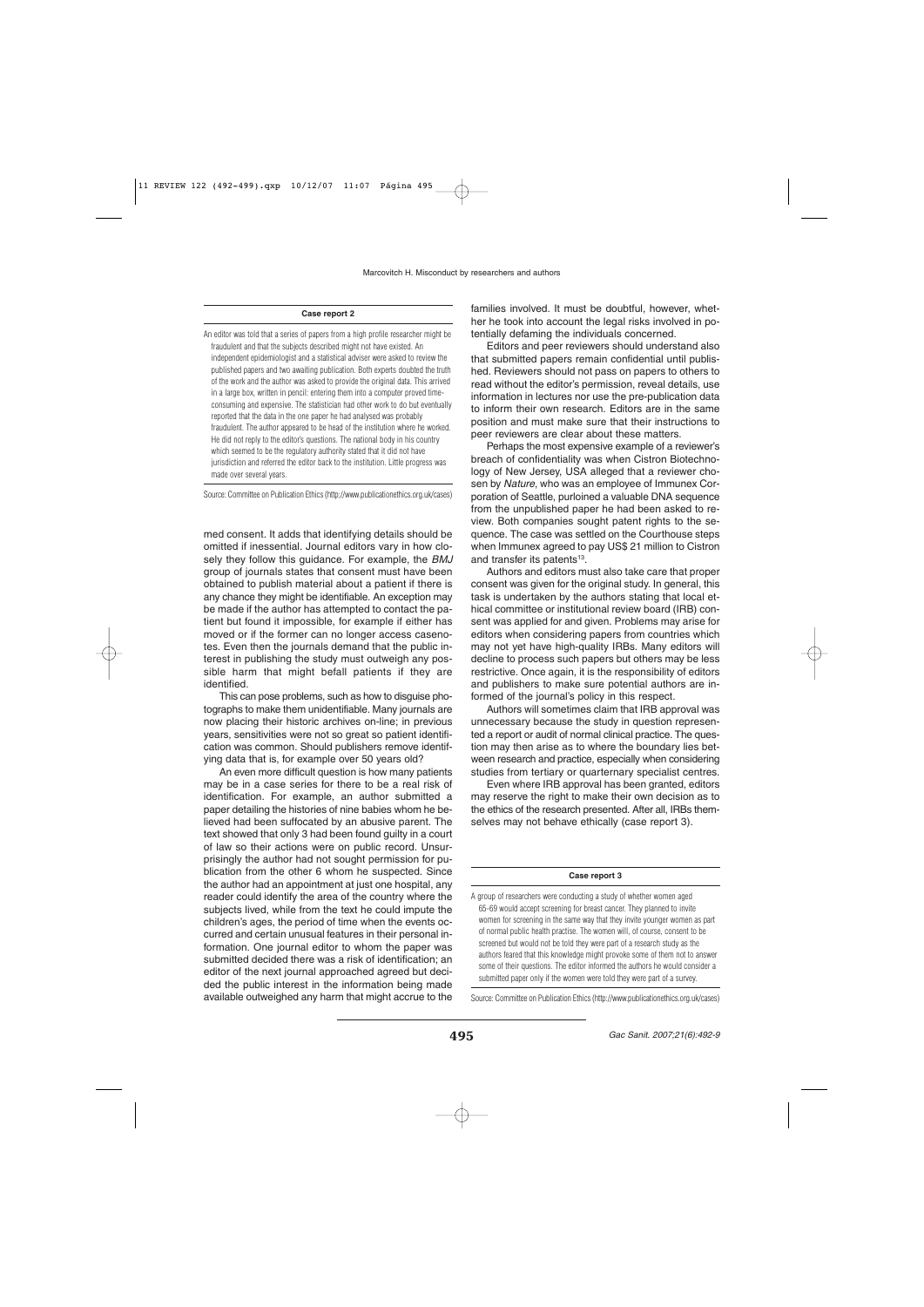# Authorship issues

The ICMJE criteria for authorship state that all persons designated as authors should qualify and each should have participated sufficiently to take public responsibility for the contents<sup>1</sup>. An individual cannot be included if he or she has not made a substantial contribution to the conception or design of the trial; or to the analysis and interpretation of the data; or to drafting the article or revising it for intellectual content as well as final approval. Again, journals should make clear in their instructions to authors what criteria they will apply when assessing authorship (or contributorship, as some journals prefer) (case report 4).

Where an editor is made aware of disputes between authors or groups of authors pre-publication, it is best not to accept the paper until the protagonists have settled their dispute. An exception might be when it is alleged that a particular author is deliberately refusing to co-operate in order to prevent or delay publication, perhaps because of personal antipathy to one or more colleagues.

The practice of honorary authorship has a long history, with authors named who do not meet the criteria for authorship, for example heads of department who have had no involvement in the particular research study other than as an employer. A less frequent but still unacceptable practice is that of ghost authorship, where an individual who has qualified for authorship does not appear on the list of authors. One survey of corresponding authors of papers published in 3 large-circulation general journals and 3 specialist journals showed that 19% of articles had honorary authors and 11% ghost authors<sup>14</sup>.

Many researchers and clinicians, however competent and distinguished, do not have literary or journalistic skills so may employ a staff writer, particularly common in large pharmaceutical company trials. Where a medical writer has assisted they should be mentioned in the paper's contributorship statement and whether or not he or she was paid should be mentioned in the statement on funding. The European Medical Writers Association (EMWA) has published guidelines which include a statement on such writers professional responsibilities in ensuring that papers they write are scientifically valid and produced in accordance with generally acceptable ethical standards<sup>15</sup>.

## Competing interests

We all have competing interests of some sort. By having their papers published, authors enhance their curriculum vitae (résumé), become stronger candidates for appointments and consequently increase their income. Editors may favour certain topics over others be-

# **Case report 4**

A paper was accepted subject to revision. The authors had interrogated a national data set recording certain patients' deaths and medicine prescriptions. The revised version did not contain the names of 2 original authors from a government body holding the data but only the other 2, from a university. The editor was contacted by a senior government official and the head of a regulatory board, concerned about possible adverse results on public health if the paper was misinterpreted by the national media as suggesting certain drugs were dangerous. The editor persuaded the remaining authors to modify their conclusions. He remained unsure as to whether he should have rejected the revision as two authors were now 'ghosts' and whether he had improperly succumbed to pressure and thereby improperly pressured the remaining authors to alter their paper.

Source: Committee on Publication Ethics (http://www.publicationethics.org.uk/cases)

cause of belief they might catch the eye of the public media and so lead to the editor's name being better known to the profession and the public. Reviewers may be tempted to allow personal grievances or favours to affect their judgement. Good practice demands that, as far as possible, competing interests are subsumed by the need to be objective and fair.

In defining what might be a significant competing interest, one suggestion is that if it were later revealed, readers might feel misled or deceived. The most serious is likely to be financial or commercial but personal and political conflicts can affect judgement. Financial interests may include being paid by the sponsor of a research project to undertake the work, or receiving reimbursement for lecture or travel. Holding stock or share ownership, consultancies and holding or seeking patent rights in any product or device can also be regarded as a competing interest.

In 2001, Hussain and Smith<sup>16</sup> sampled 3632 research papers published in Annals of Internal Medicine, Lancet, JAMA, New England Journal of Medicine and BMJ between 1989 and 1999. They found that only 52 (1.4%) included a declaration of competing interest although the situation had improved in the later years of the survey. Nonetheless, such conflicts are common: Bekelman<sup>17</sup> reported that 1 in 4 US researchers received pharmaceutical company funding, and half disclosed related gifts. In his review of 789 papers in major medical journals, he found that 1 in 3 lead authors held shares, patents, directorships or paid membership of advisory boards.

The solution is straightforward: journals should require all authors to sign a declaration on submission of any competing interest (and if they have none). It will then be a decision of the editor as to whether this affects the chances of acceptance and of the readers as to whether it alters their view of a published paper's conclusions. Editors and reviewers should also make it clear if a competing interest may affect their work; it is bet-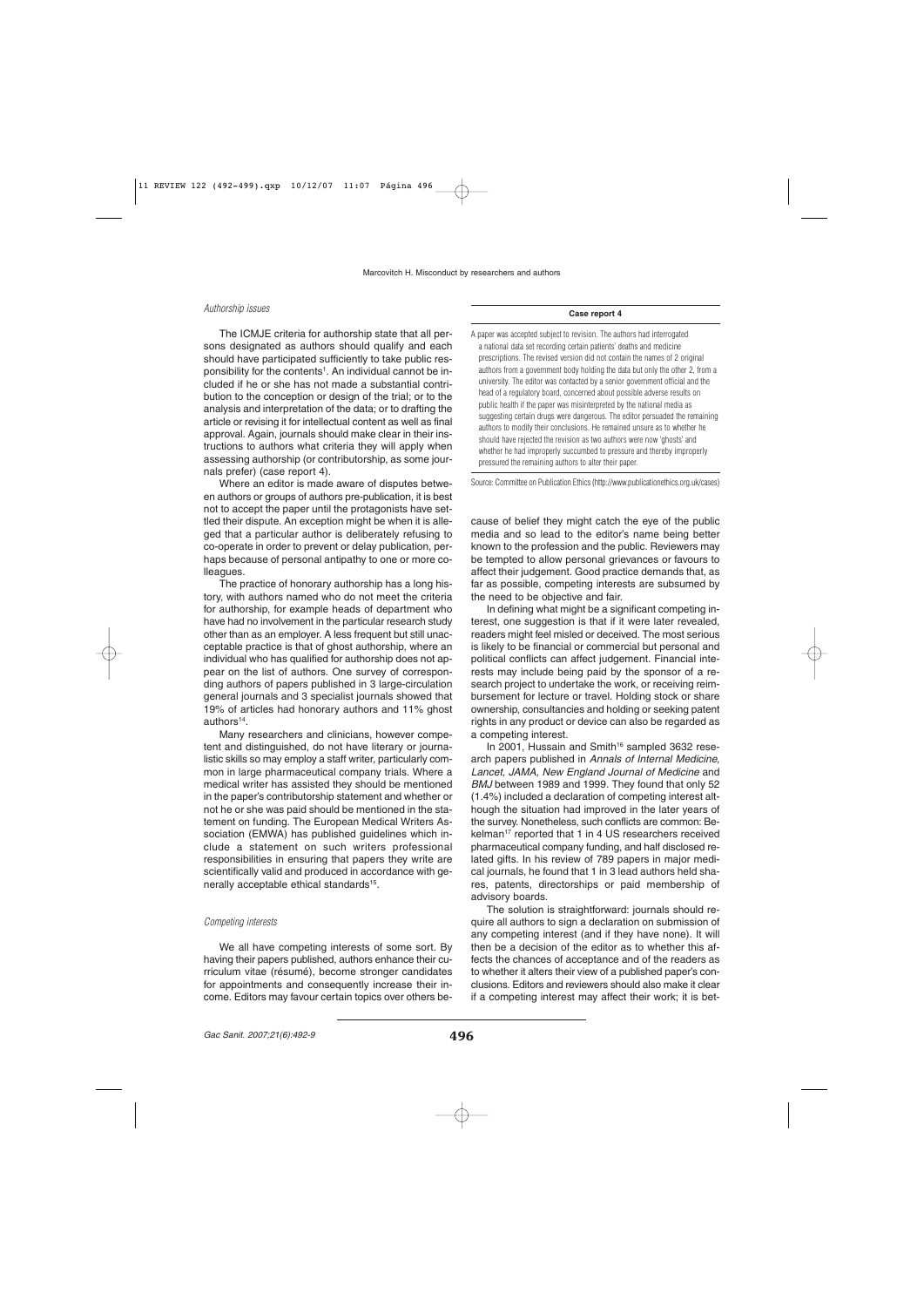# **Case report 5**

A journal published a paper on passive smoking in which the authors failed to declare financial support from the tobacco industry. Although the authors responded to the editor's enquiry by admitting funding from one source, he considered this insufficient and wrote an editorial detailing the extensive involvement of the research group with the industry. He was reluctant to publish their letter of response without further disclosure and refused to consider a second submitted paper. Eventually it became clear that the senior author had a consultancy with a tobacco company, for which he had lobbied outside his home country. COPE advised the editor to publish the entire history of the case and report the author to his country's research integrity body. Subsequently the editor gave evidence at the author's action for libel against another research group. During the hearing evidence of data tampering came to light and the Court decided the author had been involved in «unprecedented fraud».

Source: Committee on Publication Ethics (http://www.publicationethics.org.uk/cases)

ter to decline to undertake a review or transfer a submitted paper to another member of the editorial team if there is any risk of being perceived as biased (case report 5).

## Redundant and duplicate publication

Because of the professional necessity or importance of having one's research published, authors may be tempted to produce several papers from one dataset. There may be good reasons for this, which do not represent publication misconduct in any way. The results of a study may have different implications for differing professional or specialist groups: for example, a study on the long-term outcome of treatment of, say, myocardial infarction may contain material relevant to cardiologists, pharmacologists, intensivists, nurses and psychologists. In such circumstances it may be acceptable to divide the data where some may be relevant only to a particular readership because of the message it conveys. What matters is full disclosure, both at submission and in citations. Authors should always make clear if a contribution is part of a wider study and should include with their submission any other published or submitted paper depending on the same data set or patient group.

A study may, of course, be redundant before it starts. Where a subject has been thoroughly and convincingly elucidated, some find it questionable whether resources and, more importantly, the contribution of patients or subjects, might be misused by repeating the study. Researchers need to consider this before designing their trial.

Any attempt at duplicate publication, that is sending the same or very similar findings from the same study to more than one journal is misconduct. Firstly, the second submission may involve intellectual theft as the journal which first published the study may hold copyright or a license which only allows the author to use the material with permission. More importantly, duplicated papers may have a significant effect on systematic reviews and meta-analyses if the same data are counted twice.

This was well illustrated in a systematic review by Tramér et al<sup>18</sup> of papers comparing the effectiveness of intravenous ondansetron in preventing vomiting. They found 16 unduplicated studies and 3 studies subject to duplication (with 6 duplicates of the 3 studies). The calculated number needed to treat (NNT) from the 16 unduplicated papers was 9.5 while, from the 3 papers where the data were published more than once, it was 3.9. Combining all 19, the NNT was 4.9. The true NNT was 6.4.

| Table 2. Websites with advice and discussion of ethical issue in scientific publication              |                                                                                             |
|------------------------------------------------------------------------------------------------------|---------------------------------------------------------------------------------------------|
| Institution                                                                                          | Website                                                                                     |
| International Committee of Medical Journal Editors                                                   | http://www.icmje.org/                                                                       |
| Committee on Publication Ethics                                                                      | http://www.publicationethics.org.uk/                                                        |
| Office of Research Integrity                                                                         | http://ori.dhhs.gov/                                                                        |
| Council of Science Editors                                                                           | http://www.councilscienceeditors.org/                                                       |
| World Association of Medical Editors                                                                 | http://www.wame.org/                                                                        |
| Danish Committees on Scientific Dishonesty                                                           | http://forsk.dk/                                                                            |
| Deutsche Forschungsgemeinschaft (proposals for<br>safeguarding good scientific practice, in English) | http://www.dfg.de/aktuelles_presse/reden_stellungnahmen/<br>download/self regulation 98.pdf |
| Swedish Medical Research Council                                                                     | http://www.vr.se/english                                                                    |
| Canadian Guidelines on Ethical Conduct for Biomedical                                                | http://www.nserc-crsng.gc.ca/                                                               |
| Research Involving Humans                                                                            |                                                                                             |
| Indian Council of Medical Research                                                                   | http://icmr.nic.in/                                                                         |
| UK Panel on Biomedical Research Integrity                                                            | http://www.UKRIO.org.uk/                                                                    |
| World Medical Association Declaration of Helsinki                                                    | http://www.wame.com/                                                                        |
| Bibliography on Scientific Fraud                                                                     | http://www.albany.edu/~scifraud/bibliography.htm                                            |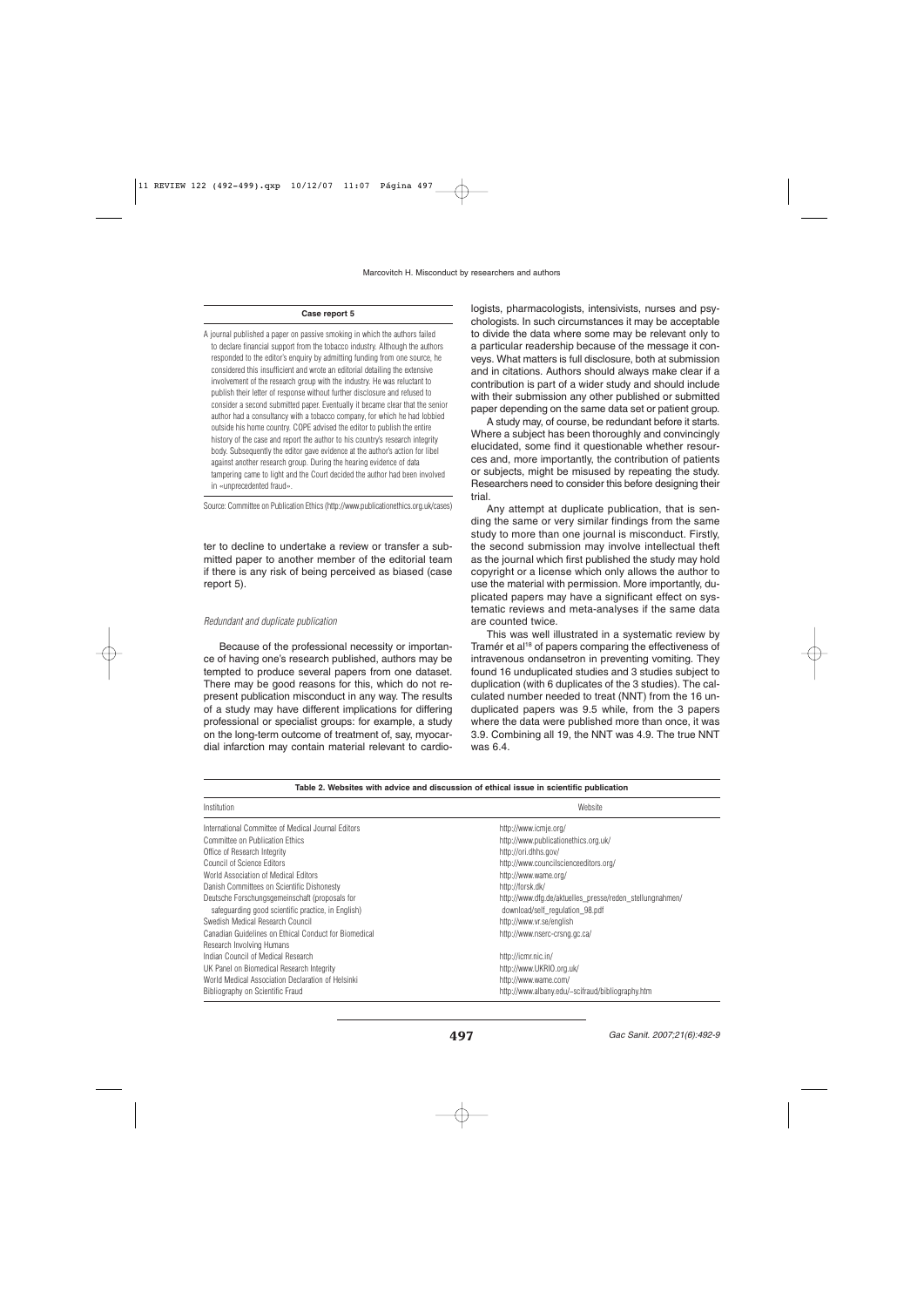Reviewers and readers are often the first to discover duplication, more frequently now that electronic searching is the norm. One or more authors may be unaware that a colleague has had the paper published elsewhere. Editors have a duty to publish a notice of withdrawal of the second publication and to request the employer or funder of the corresponding author to undertake an investigation.

Many editors are happy to accept papers which have been published previously in another language, provided the original is clearly listed in the references. Editors may disagree about prior presentation at a scientific meeting or on the website of an academic institution (table 2). In both cases, editors rightly demand full disclosure in advance. This allows them to make an informed decision on whether the value for readers, or the public health generally, outweighs previous exposure. Generally, prior publication in abstract form in conference proceedings is acceptable but authors should take care when publishing on-line; if the web version can be accessed outside the institution it may be viewed as having been published.

Editors also have differing approaches to prior announcement in the lay media of the results of a study. Some will regard this as precluding acceptance in their journal; most would be concerned only if the media article gave a detailed description of the methods and/or results rather than some general conclusions (case report 6).

# Plagiarism

Using the words or ideas of another person without attribution represents intellectual theft, or plagiarism. Authors must realise that, when quoting the work of others, they must make it clear and provide a reference to the original material. With the advent of electronic searching and the increasing use of systematic reviews, plagiarism comes to light more easily in the past $19$ . It is also possible to self-plagiarise; for example, it is not unknown for authors invited to write a review article to 'recycle' their own previous work. In doing so it would be more honest to advise the editor in advance that they have done so. Many editors would regard this as improper, especially if the author has been commissioned (and paid) for writing a review.

Unfortunately, it seems to be a worldwide phenomenon that school and university students are using 'cut and paste' techniques from the internet. This may carry over into their professional careers so that when they are accused of plagiarism they may not realise that they have done wrong. COPE has had the experience on several occasions of junior authors, often from the developing world, stating that they had been taught to write in that way. In dealing with plagiarists, the experience

## **Case report 6**

An identical paper was submitted to 2 journals: both contained a declaration that it had not been submitted elsewhere. The corresponding author cited two of his previous papers within his submission; a PUBMED search showed these were duplicates of each other. Both journals withdrew the paper from their review process. The authors apologised for «inattentiveness and hurry» and «circumstances beyond our intention». They did not explain their previous duplicate publications. The editor wanted to report matters to the author's head of department but he was listed as a co-author. COPE advised the editor to request the head of the institution to conduct an investigation.

Source: Committee on Publication Ethics (http://www.publicationethics.org.uk/cases)

of the author is an important criterion to take into account (case report 7).

# **Conclusions**

There is little doubt that there is growing awareness that science needs policing. Much of the impetus has come from individual 'whistleblowers', often junior colleagues who may have to put their own careers at risk by laying information against a senior member of their department. Journal editors, with help from reviewers and readers, are gradually finding their voice. But it is not enough to leave the handling of publication misconduct in the hands of ad-hoc bodies such as ICJME and COPE. Governments, universities, research councils, the pharmaceutical industry and other funding bodies all have a duty to ensure the integrity of the scientific record. Some countries have formalised their response, for example the US Office of Research Integrity, albeit it can deal only with federally funded research, while national mechanisms exist or are in development in Canada, Denmark, Finland, Germany, Norway, Sweden, Australia and the UK. Many universities have sophisticated procedures to deal with allegations of research misconduct while others are accu-

# **Case report 7**

A reviewer pointed out that a review paper (with 3 authors) contained entire paragraphs, without attribution, from two published articles which he had written himself. The corresponding author replied that the review article had been written by a co-author whom he had never met. A second co-author was on sabbatical leave but working in his department and had asked him to review the article, comment upon it and act as corresponding author. This «honorary» author accepted responsibility and apologised to the editor and reviewer. COPE advised the editor to inform the head of the institution and recommend a document about the responsibilities of authors be circulated to all staff.

Source: Committee on Publication Ethics (http://www.publicationethics.org.uk/cases)